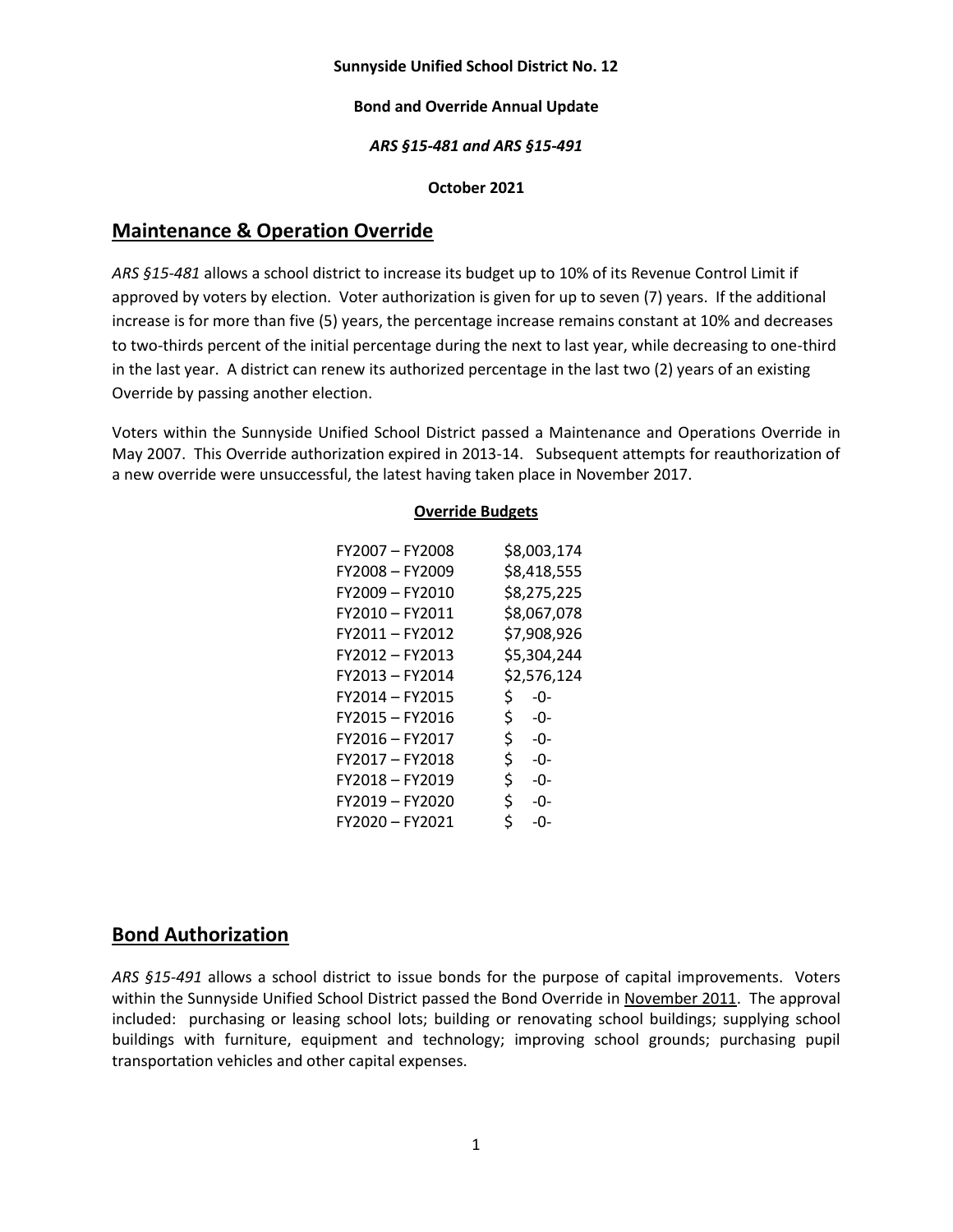List of proposed capital improvements:

|    | School Renovations and New Construction                 | \$32,000,000 |
|----|---------------------------------------------------------|--------------|
| Н. | <b>Athletic Facility Improvements</b>                   | \$10,000,000 |
|    | III. Student Technology Improvement & Security Upgrades | \$28,000,000 |
|    | IV. Fine Arts Magnet School Construction                | \$12,000,000 |
| V. | <b>Pupil Transportation</b>                             | 6,000,000    |

**Bond 63012 Series A - general ledger activity for the period of July 1, 2012 through Oct. 12, 2021**

|              | Revenue                             | \$14,688,275        |
|--------------|-------------------------------------|---------------------|
|              |                                     | <b>Expenditures</b> |
| $\mathbf{L}$ | <b>School Renovations</b>           | \$1,742,492         |
|              | II. Athletic Facility Improvements  | Ś.<br>208,640       |
|              | III. Student Technology Improvement | \$6,372,650         |
|              | IV. Security                        | Ś<br>496,316        |
|              | V. Pupil Transportation             | \$5,798,978         |
|              | VI. Overhead Costs                  | \$<br>69,198        |
|              | Series A Expenditures               | \$14,688,275        |

## **Bond 63023 Series B** - **general ledger activity for the period of July 1, 2012 through Oct. 12, 2021**

Revenue \$14,189,465

|    |                                     | <b>Expenditures</b> |
|----|-------------------------------------|---------------------|
| L. | <b>School Renovations</b>           | \$12,943,132        |
|    | II. Athletic Facility Improvements  | \$<br>644,467       |
|    | III. Student Technology Improvement | 133,666<br>Ś        |
|    | IV. Security                        | \$<br>220,471       |
|    | V. Pupil Transportation             | \$<br>187,557       |
|    | VI. Overhead Costs                  | Ś<br>60,172         |
|    | Series B Expenditures               | \$14,189,465        |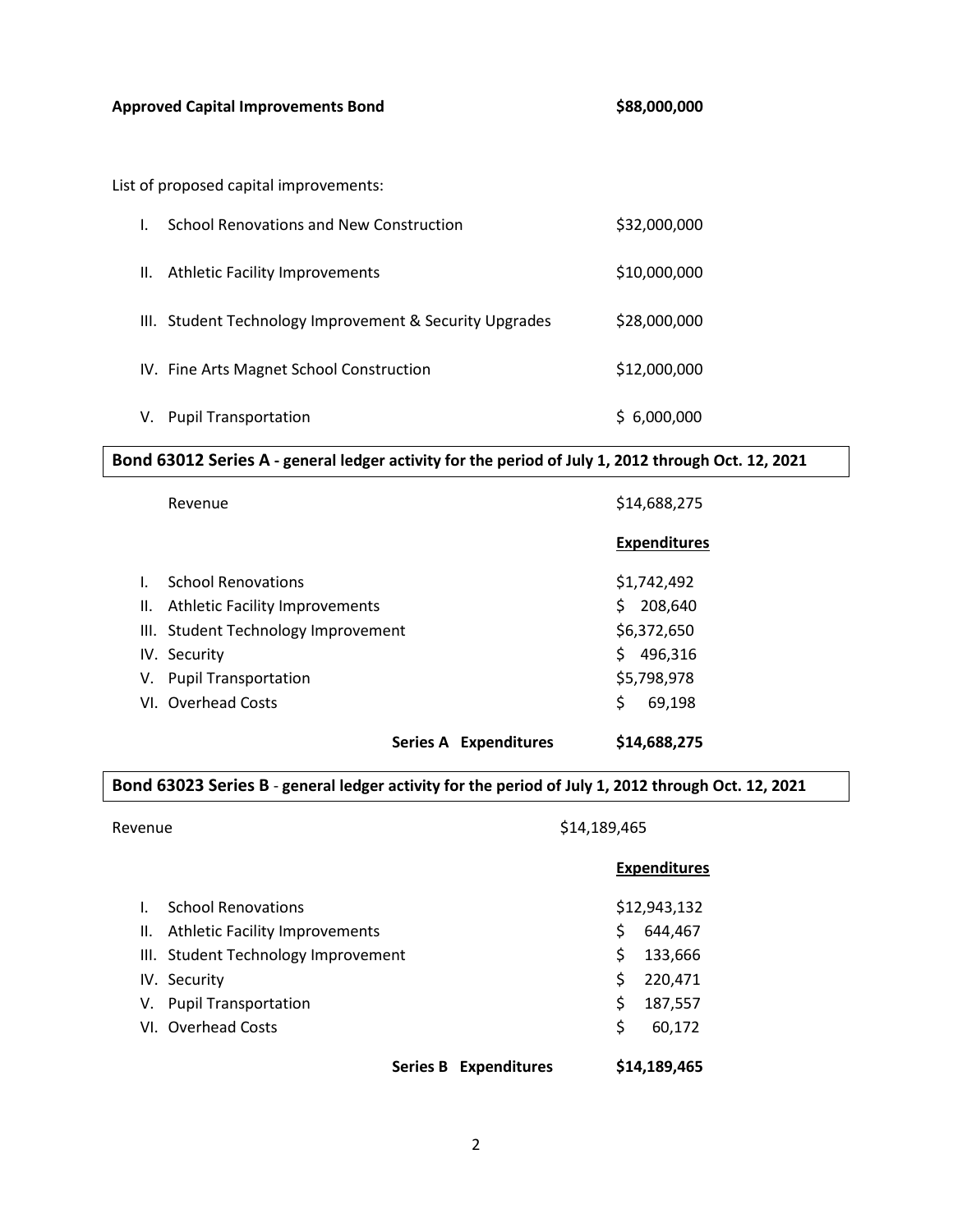## **Bond 63013 Series C** - **general ledger activity for the period of July 1, 2012 through Oct. 12, 2021**

|              | Revenue                             | \$6,570,604         |
|--------------|-------------------------------------|---------------------|
|              |                                     | <b>Expenditures</b> |
| $\mathbf{L}$ | <b>School Renovations</b>           | $$ -0-$             |
|              | II. Athletic Facility Improvements  | $5 - 0 -$           |
|              | III. Student Technology Improvement | \$6,459,294         |
|              | IV. Security                        | \$<br>6,521         |
|              | V. Fine Arts Magnet School          | \$<br>2,230         |
|              | VI. Pupil Transportation            | $$ -0-$             |
|              | <b>VII. Overhead Costs</b>          | 102,559             |
|              | Series C Expenditures               | \$6,570,604         |

**Bond 63015 Series D - general ledger activity for the period of July 1, 2014 through Oct. 12, 2021**

|              | Revenue                                | \$18,014,391        |
|--------------|----------------------------------------|---------------------|
|              |                                        | <b>Expenditures</b> |
| $\mathbf{L}$ | <b>School Renovations</b>              | \$3,962,152         |
| II.          | <b>Athletic Facility Improvements</b>  | \$1,508,760         |
|              | III. Student Technology Improvement    | \$5,009,091         |
|              | IV. Security                           | \$<br>64,814        |
|              | V. Fine Arts Magnet School             | \$7,328,192         |
|              | VI. Pupil Transportation               | \$<br>2,527         |
|              | VII. Overhead Costs                    | \$<br>138,855       |
|              | <b>Series D</b><br><b>Expenditures</b> | \$18,014.391        |

## **Bond 63016 Series E - general ledger activity for the period of May 8, 2015 through Oct. 12, 2021**

|              | Revenue                             | \$15,827,786        |  |
|--------------|-------------------------------------|---------------------|--|
|              |                                     | <b>Expenditures</b> |  |
| $\mathbf{L}$ | <b>School Renovations</b>           | \$7,676,814         |  |
|              | II. Athletic Facility Improvements  | \$3,187,411         |  |
|              | III. Student Technology Improvement | \$1,759,542         |  |
|              | IV. Security                        | \$155,328           |  |
|              | V. Fine Arts Magnet School          | \$2,917,904         |  |
|              | VI. Pupil Transportation            | \$<br>-0-           |  |
|              | VII. Overhead Costs                 | \$<br>130,788       |  |
|              | <b>Series E Expenditures</b>        | \$15,827,786        |  |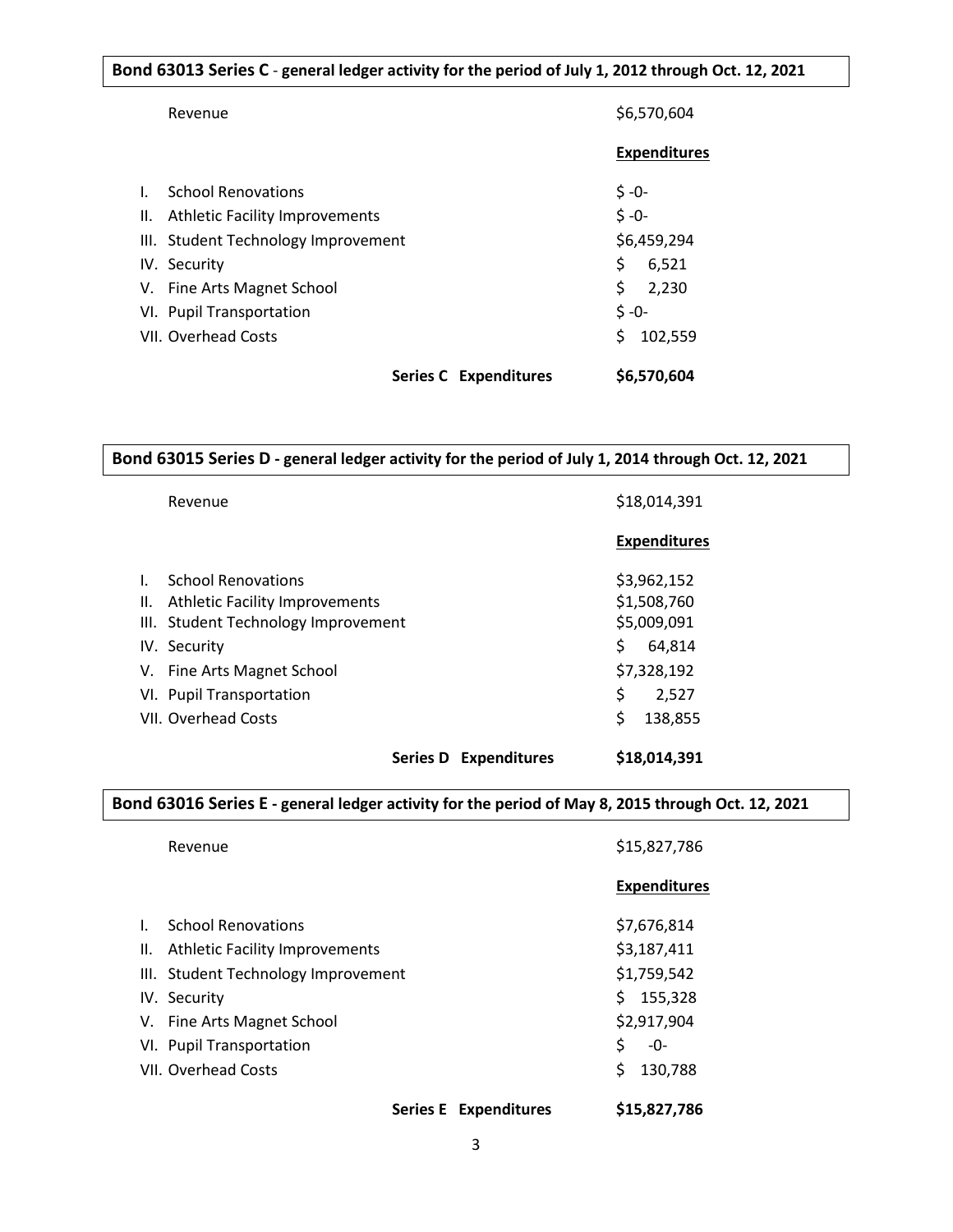|  |  |  | Bond 63717 Series F - general ledger activity for the period of June 23, 2016 through Oct. 12, 2021 |
|--|--|--|-----------------------------------------------------------------------------------------------------|
|--|--|--|-----------------------------------------------------------------------------------------------------|

|     | Revenue                               |    | \$9,450,000         |  |
|-----|---------------------------------------|----|---------------------|--|
|     |                                       |    | <b>Expenditures</b> |  |
|     | <b>School Renovations</b>             |    | \$2,229,849         |  |
| II. | <b>Athletic Facility Improvements</b> |    | \$1,368,608         |  |
|     | III. Student Technology Improvement   |    | \$4,795,386         |  |
|     | IV. Security                          | Ś. | 66,059              |  |
|     | V. Fine Arts Magnet School            | \$ | 908,291             |  |
|     | VI. Pupil Transportation              | \$ | -0-                 |  |
|     | VII. Overhead Costs                   | \$ | 81,807              |  |
|     | Series F Exp. & Enc.                  |    | \$9,450,000         |  |

|                                             | Bond 63818 Series G - general ledger activity for the period of July 1, 2018 through Oct. 12, 2021 |                     |  |  |  |  |
|---------------------------------------------|----------------------------------------------------------------------------------------------------|---------------------|--|--|--|--|
| Revenue                                     | \$9,425,000                                                                                        |                     |  |  |  |  |
|                                             | <b>Expenditures</b>                                                                                | <b>Encumbrances</b> |  |  |  |  |
| <b>School Renovations</b>                   | \$1,342,180                                                                                        | 435,785<br>\$.      |  |  |  |  |
| <b>Athletic Facility Improvements</b><br>Ш. | \$1,008,669                                                                                        | \$<br>499,418       |  |  |  |  |
| III. Student Technology Improvement         | \$2,125,035                                                                                        | \$1,216,170         |  |  |  |  |
| IV. Security                                | \$<br>94,785                                                                                       | \$<br>-0-           |  |  |  |  |
| V. Fine Arts Magnet School                  | \$<br>75,844                                                                                       | \$<br>16,550        |  |  |  |  |
| VI. Pupil Transportation                    | \$<br>49,683                                                                                       | \$<br>9,800         |  |  |  |  |
| VII. Overhead Costs                         | \$<br>121,298                                                                                      | \$<br>-0-           |  |  |  |  |
| Series G Exp. & Enc.                        | \$4,817,494                                                                                        | \$2,177,723         |  |  |  |  |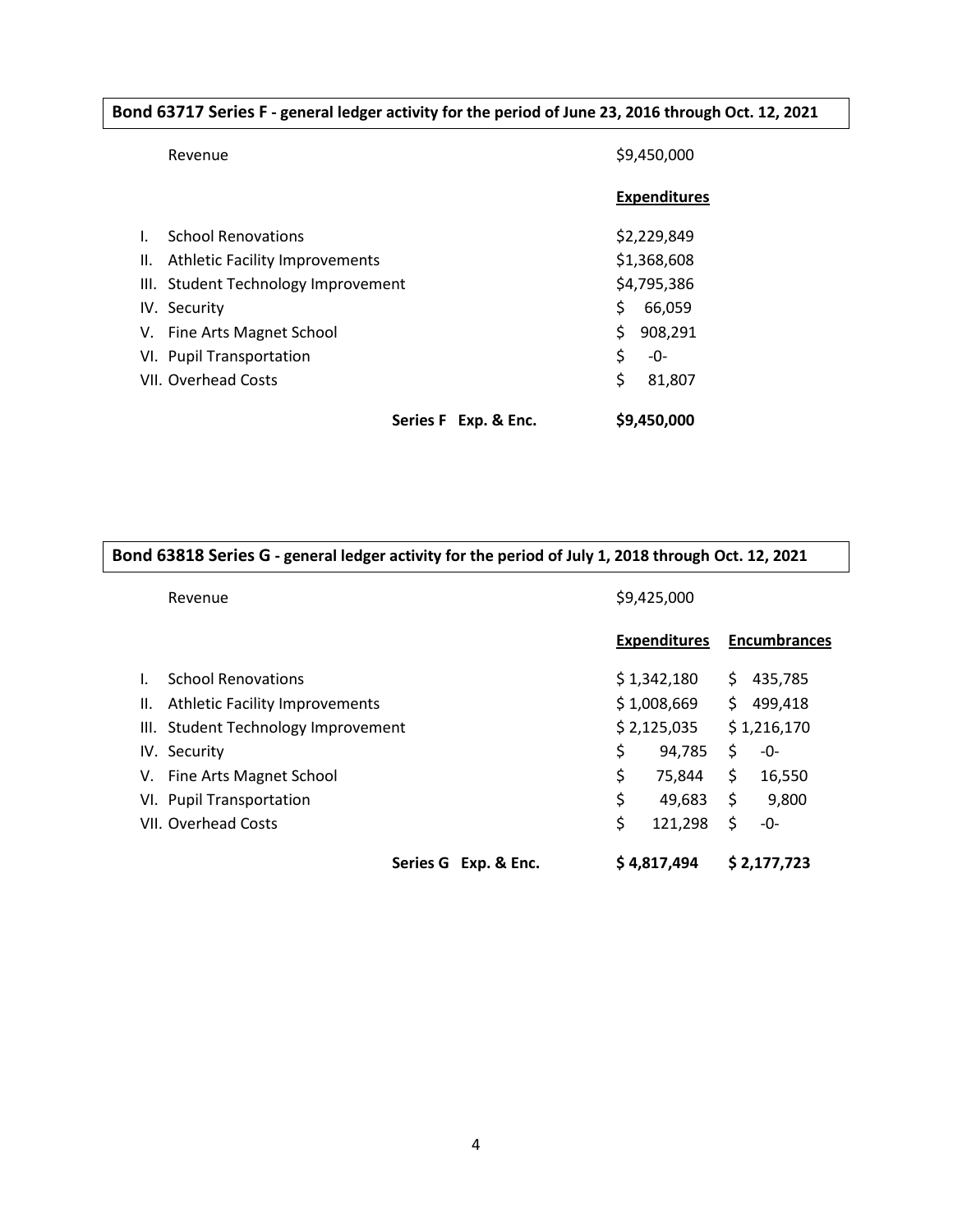# **School Facilities Board – Capital Aid**

# **Building Renewal (691)**

|              | FY2011      | FY2012   | FY2013    | FY2014   | FY2015      |
|--------------|-------------|----------|-----------|----------|-------------|
| Revenue      | \$537,637   | \$14,976 | \$178,020 | $$ -0-$  | \$15,134    |
| Expenditures | \$626,436   | \$23,924 | \$182,950 | $$ -0-$  | \$15,134    |
|              | FY2016      | FY2017   | FY2018    | FY2019   | FY2020      |
| Revenue      | \$120,174   | $$ -0-$  | $$ -0-$   | \$97,400 | \$16,683    |
| Expenditures | 120,174     | $$ -0-$  | $$ -0-$   | \$83,464 | \$1,551,809 |
|              | FY2021      |          |           |          |             |
| Revenue      | \$2,064,025 |          |           |          |             |
| Expenditures | \$2,749,058 |          |           |          |             |

# **New School Facilities (695)**

|              | FY2011    | <b>FY2012</b> | FY2013        | FY2014    | <b>FY2015</b> |
|--------------|-----------|---------------|---------------|-----------|---------------|
| Revenue      | \$160.243 | \$7,725,376   | \$1,821,620   | $5 - 0 -$ | $$ -0-$       |
| Expenditures | \$321,626 | \$8,298,642   | \$1,125,384   | $$ -0-$   | $$ -0-$       |
|              | FY2016    | <b>FY2017</b> | <b>FY2018</b> | FY2019    | <b>FY2020</b> |
| Revenue      | $$ -0-$   | $5 - 0 -$     | $$ -0-$       | $$ -0-$   | $$ -0-$       |
| Expenditures | $5 - 0 -$ | $5 - 0 -$     | $$ -0-$       | $5 - 0 -$ | $$ -0-$       |
|              | FY2021    | FY2017        | <b>FY2018</b> | FY2019    | FY2020        |
| Revenue      | $S - 0 -$ |               |               |           |               |

Expenditures \$-0-